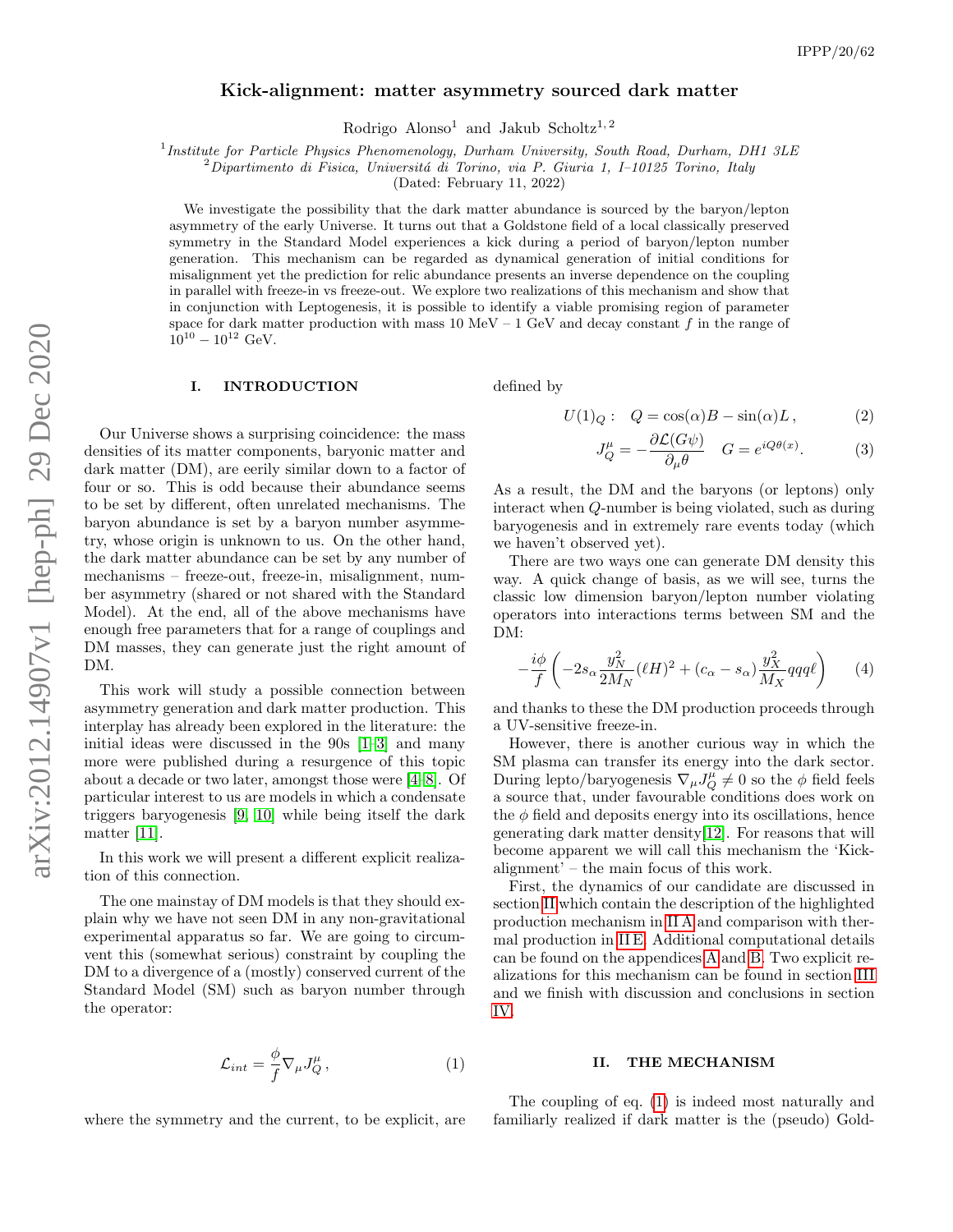stone boson of the Q-symmetry. Let us write the action as

$$
S_{\text{eff}} = \int \sqrt{|g|} d^4 x \left(\frac{1}{2} (\partial \phi)^2 - m^2 f^2 \cos\left(\frac{\phi}{f}\right) - \frac{\partial_\mu \phi}{f} J_Q^\mu + \mathcal{L}_Q + \mathcal{L}_Q, \right) \tag{5}
$$

where  $m$  is the mass and  $f$  the decay constant that gives the periodicity of the field  $\phi + 2\pi f$  and the last piece is the effective action that violates this symmetry. In its absence the coupling of ordinary matter to  $\phi$  vanishes since so does  $\partial_{\mu}J_{Q}^{\mu}$ . This can be seen most explicitly by the field dependent transformation:

$$
G(\phi) = e^{-iQ\phi/f}
$$
  
\n
$$
\delta \mathcal{L}_{Q}(G\psi) = \frac{\partial_{\mu}\phi}{f} J_{Q}^{\mu},
$$
\n(6)

which cancels out the derivative coupling in the first line of eq. [\(5\)](#page-1-1). To leading order in  $1/f$ , the non-derivative fermion operators turn into:

$$
\psi_1 \dots \psi_n \to \psi_1 \dots \psi_n - \frac{i\phi}{f} \left( \sum_i Q_i \right) \psi_1 \dots \psi_n, \quad (7)
$$

which makes it obvious only explicitly Q-violating operators lead to non-zero couplings with  $\phi$ . It is important to remark that, unless we consider an exact symmetry in the the SM (e.g.  $Q = B - L$ ), there is a  $Q$  contribution in the effective action from SM physics.

The case in which this violating term is given by the SM Sphaleron processes is an illustrative example. The zero temperature contribution is very much suppressed by the non-perturbative nature of the effect. Whereas at high temperature, the violation is thermal and unpressed. This allows for its production at high energy while simultaneously it leads to a very weak coupling today and hence cosmic scale stability of the DM.

Similar consequences follow if one considers  $Q = L$ and the Seesaw model, that is, the Majoron: at high energy the mass term of heavy RH neutrinos breaks L whereas at low energies the breaking and coupling comes instead from the tiny LH  $\nu$  masses [\[13,](#page-9-8) [14\]](#page-9-9). Our scenario will indeed present parallels with the Majoron as will be made explicit.

# <span id="page-1-0"></span>A. Kick-alignment

In this section we show how to calculate the  $\rho_{\phi}$  due to Kick-alignment. Consider the cosmological evolution of the field  $\phi$ ; in an isotropic, homogeneous primordial universe. The dynamics of the field  $\phi$  are, expanding the potential and retaining the mass term only;

$$
\frac{d^2\phi}{dt^2} + 3H(t)\frac{d\phi}{dt} + (k^2 + m^2)\phi = \frac{1}{fa^3}\frac{d}{dt}(n_Qa^3),\quad (8)
$$

where the RHS shows quantitatively how the breaking of  $Q$ -symmetry acts as a source for  $\phi$ , with

<span id="page-1-2"></span>
$$
n_Q \equiv J_Q^0 = \sum_i Q_i \left( n_{\psi_i} - n_{\bar{\psi}_i} \right), \qquad (9)
$$

<span id="page-1-1"></span>so for baryon number one has  $n_B = n_b - n_{\bar{b}}$ . In the following we focus on the zero mode  $(k = 0)$  which is the last to cross the horizon and will dominate the density, see fig. [1.](#page-2-0) Given the solution to the homogeneous equation  $J$ , the solution to the EoM with a source is

$$
\phi(t) = \hat{J}(t) \left( 1 + \int_{t_i}^{t} \frac{dt'}{a^3 \hat{J}^2} \int_{t_i}^{t'} dt'' \frac{\hat{J}}{f} \frac{d(a^3 n_Q)}{dt''} \right), \quad (10)
$$

<span id="page-1-4"></span>where the initial conditions  $\phi(t_i), \dot{\phi}(t_i)$  are encoded in  $\hat{J}$ . During the radiation domination era (RD) this function is

<span id="page-1-3"></span>
$$
\hat{J}(t) = C_1 \frac{J_{1/4}(mt)}{(mt)^{1/4}} + C_2 \frac{Y_{1/4}(mt)}{(mt)^{1/4}} \quad \text{(RD)} \tag{11}
$$

<span id="page-1-5"></span>with J and Y are the Bessel functions of the first and second kind. We note and assume several things:

- 1. Note that the second term of eq. [\(10\)](#page-1-2) is invariant under re-scaling  $\hat{J} \rightarrow \lambda \hat{J}$ . This means that the kick acts independently of the initial amount of dark matter already present.
- 2. The initial condition for  $\phi$  and  $\dot{\phi}$  is set by inflation/ initial misalignment. We will characterize this amount as  $\phi(t_i) = \theta_0 f$ . Many misalignment scenarios assume  $\theta_0 = \mathcal{O}(1)$ , but we will allow smaller, fine tuned values of  $\theta_0 \ll 1$ . This choice determines the value of  $C_1$ .
- 3. Similarly to the misalignment scenarios the inflation tends to set  $\phi(t_i) \simeq 0$ , which in turn implies smallness of  $C_2$ . We will set  $C_2 = 0$ .
- 4. Baryogenesis happens after inflation (a fairly safe bet).

The solution in eq. [\(10\)](#page-1-2) is that of a driven damped oscillator. The presence of an external force on the oscillator is transient and lasts for the period in which the asymmetry is changing. As a result, there are several timescales in play: The Q-number generation starts at  $t_Q$  and lasts until  $t_F$  (forcing term time). On the other hand, the field starts its oscillations by the time  $t_m$  when Hubble is of the order of the mass, we implicitly define  $4H(t_m) \equiv m$ . The overall effect of the kick is given by the ratios of these time scales and the overall strength of the forcing term.

A. If the source effect ends before the first oscillation  $t_F \ll t_m$  the field will get suddenly displaced from its initial value, undergo some Hubble friction and finally starts to oscillate at  $t_m$  (a quick kick solution).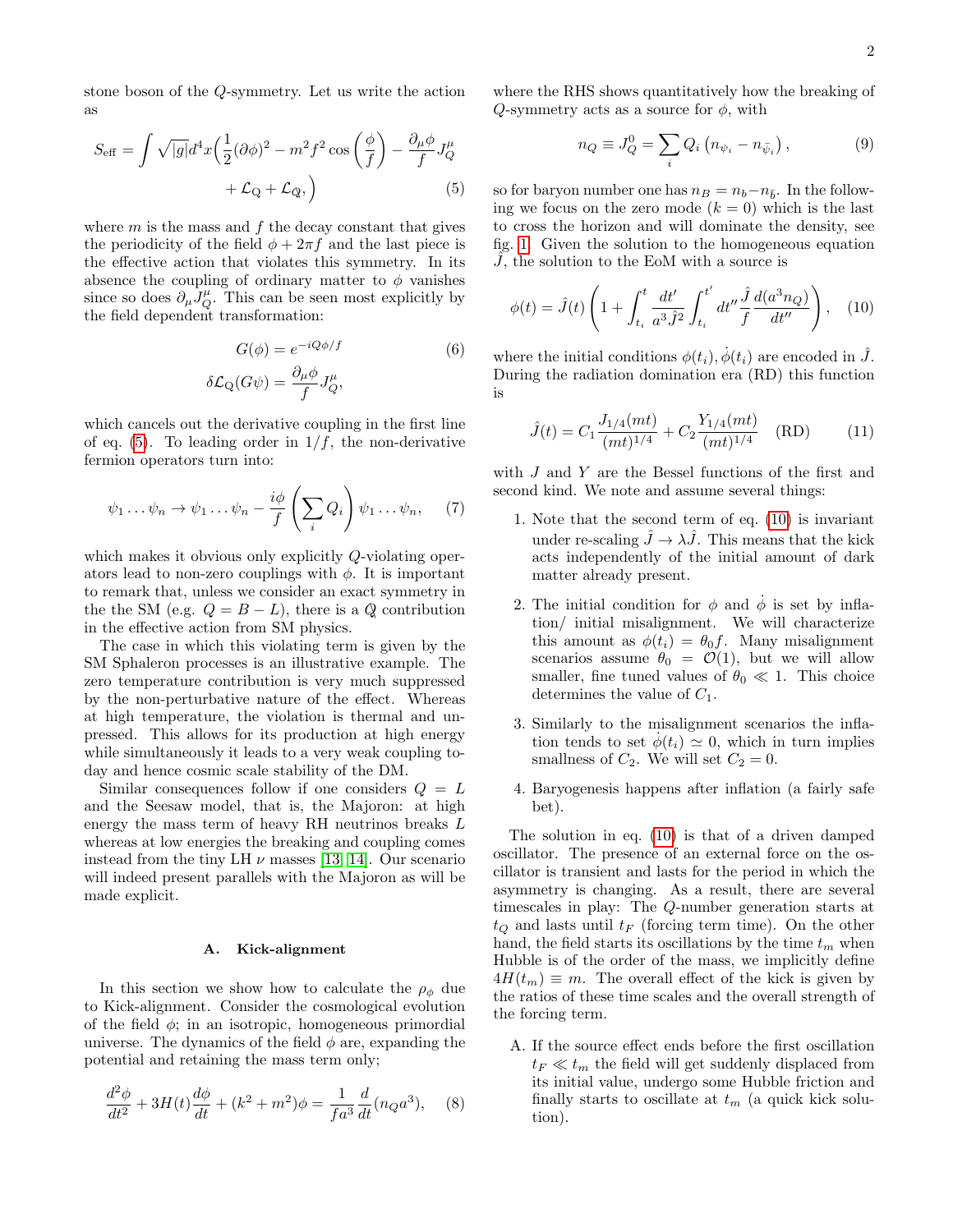B. On the other hand, if the process of Q-number generation is slow or late  $t_F \gg t_m$ , the effect of the forcing term is averaged out and vanishes as can be seen in the source term in eq. [\(10\)](#page-1-2) where the faster time dependence of  $\hat{J} \sim \cos(mt)$  makes the  $t''$  integral cancel.

As a result, for the rest of this work we will focus on the first regime. You can see some examples of the 'Kick-alignment' solutions for different choices of  $t_0/t_m$ in fig. [1.](#page-2-0) These solutions were obtained by direct integration of the EoM. The following is a discussion of the field evolution, the reader interested in the outcome at late times can skip to eq. [\(27\)](#page-3-0) for the result.

While the exact solution can be given in the form of eq. [\(10\)](#page-1-2), the integral with  $\hat{J}^{-2}$  presents (spurious) poles when the homogeneous solution starts oscillating, which make its numerical evaluation challenging. Here instead, in order to obtain the leading parametric dependence, we will exploit the transient nature of the forcing term and split the evolution of  $\phi$  into three stages:

- $(i)$   $|t < t_Q|$  The source term has not been 'turned on' yet so the exact solution in eq. [\(10\)](#page-1-2) reduces to the homogeneous term  $\tilde{J}(t)$  as given in eq. [\(11\)](#page-1-3) satisfying the initial conditions at  $t_i$ .
- (ii)  $|t_Q < t < t_F|$  While the source term is active the field evolution is given by the initial conditions and solving the double integral in eq. [10,](#page-1-2) with  $t_i = t_Q$ .
- $(iii)$   $|t > t_F|$  After the forcing term vanishes the evolution of  $\phi(t)$  is again given by the homogeneous version of the EoM. The solution looks like eq. [11](#page-1-3) with different  $C_1$  and  $C_2$  as compared to the solution in (i). The coefficients can be obtained by matching with the results of the previous stage at  $t = t_F$ . The amplitude of this solution determines the relic density of  $\phi$ .

In general, we can think about the above calculation as a scattering problem: a free wave function enters a region with non-trivial potential and the final solution is again a linear combination of free wave functions with a different amplitude and a nonzero phase-shift.

As we mentioned, given our initial conditions before Q-number generation the field can be described as:

(i) 
$$
\phi(t < t_Q) = C_1 \frac{J_{1/4}(mt)}{(mt)^{1/4}} \equiv \hat{J}_i(t), \qquad (12)
$$

where given our assumption of  $t_F \ll t_m$  and the fact that by definition  $t_Q < t_F$  one has that the homogeneous solution in this regime is a constant. In other terms, the field is Hubble stuck at early times as is familiar from the misalignment mechanism. Therefore

$$
(i) \qquad \phi(t < t_Q) = \phi(t_i). \qquad (13)
$$



<span id="page-2-0"></span>FIG. 1. Black is the source term  $d(a^3 n_{\Delta Q})/dt/a^3$ , whereas blue, green and red are  $\phi(t)$  solutions for  $2r_m^2 = t_Q m =$  $(0.001, 0.01, 0.1)$  and  $r<sub>\tau</sub> = 1$ . Note that for non-zero modes the evolution is obtained from the above by  $m^2 \to m^2 + k^2$ .

During the regime (ii) the exact solution should be used and the field reads

$$
(ii) \t(t_Q < t < t_F)
$$
\n
$$
\phi(t) = \hat{J}_i(t) \left( 1 + \int_{t_Q}^t \frac{dt'}{a^3 \hat{J}_i^2(t')} \int_{t_Q}^{t'} dt'' \frac{\hat{J}_i(t'')}{f} \frac{d(a^3 n_Q)}{dt''} \right)
$$
\n(14)

this simplifies given that our assumption  $t_F \ll t_m$  means  $\hat{J}_i$  is still to a good approximation constant given by initial conditions as in eq. [\(12\)](#page-2-1), and so

$$
(ii) \quad \phi(t) = \phi(t_i) + \frac{1}{f} \int_{t_Q}^t n_Q(t)dt + \mathcal{O}\left(\frac{t_F}{t_m}\right) \quad (15)
$$

<span id="page-2-3"></span><span id="page-2-2"></span>
$$
\dot{\phi}(t) = \frac{n_Q(t)}{f} + \mathcal{O}\left(\frac{t_F}{t_m}\right). \tag{16}
$$

This means in particular that the source has generated velocity in  $\phi$  and there is a contribution to  $Y_{1/4}$  in the matching, which to first order in each coefficient reads:

$$
(iii) \quad \phi(t) = \bar{C}_1 \frac{J_{1/4}(mt)}{(mt)^{1/4}} + \bar{C}_2 \frac{Y_{1/4}(mt)}{(mt)^{1/4}} \tag{17}
$$

<span id="page-2-5"></span>
$$
\bar{C}_1 = 2^{1/4} \Gamma(5/4) \left( \phi(t_F) + 2t_F \dot{\phi}(t_F) \right) \tag{18}
$$

<span id="page-2-4"></span>
$$
\bar{C}_2 = \frac{2^{5/4}\pi}{\Gamma(1/4)} t_F \dot{\phi}(t_F) \left(\frac{t_F}{t_m}\right)^{1/2} \tag{19}
$$

<span id="page-2-1"></span>where  $\phi(t_F)$ ,  $\dot{\phi}(t_F)$  are expressions in eq. [\(15,](#page-2-2)[16\)](#page-2-3) evaluated at  $t_F$  and this function describes the remainder of the evolution of the field, in particular at late times after horizon crossing one has

$$
\phi(t \gg t_m) = \sqrt{\frac{\bar{C}_1^2 + \bar{C}_2^2}{\sqrt{2}\pi}} \left(\frac{a(t_m)}{a(t)}\right)^{3/2} \cos(mt + \omega). \tag{20}
$$

Hence our approximation  $t_F / t_m \ll 1$  means that at late times (but not intermediate ones!) the amplitude is given by  $\bar{C}_1$ .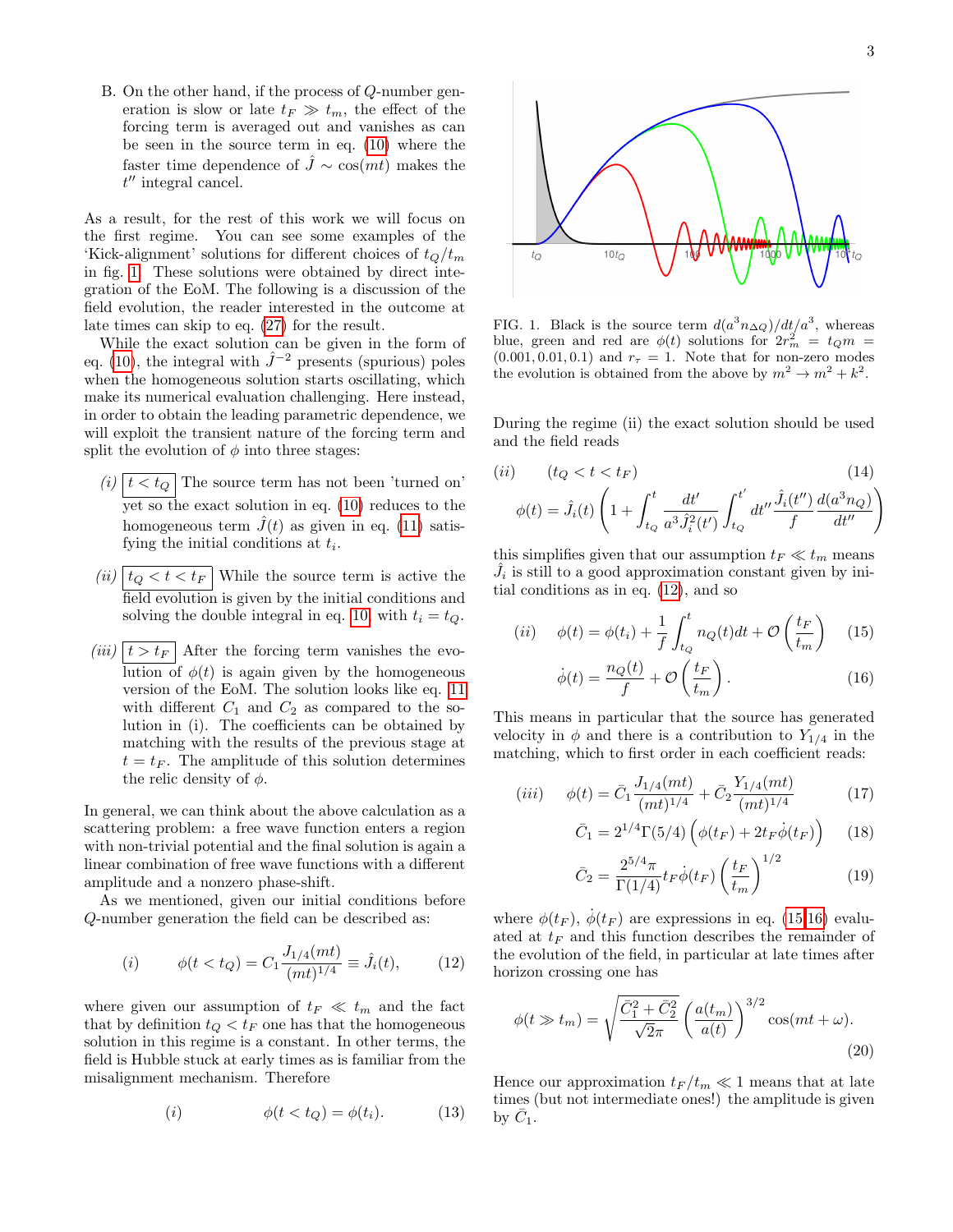An important fact to stress is that, provided  $t_F \ll t_m$ the value of  $t_F$  at which we do the matching should not matter. This is evidenced by the fact that the dependence on  $t_F$  on  $\overline{C}_1$  can be rewritten as

$$
\phi(t_F) + 2t_F \dot{\phi}(t_F) = \phi(t_i) + \int_{t_Q}^{t_F} \frac{n_Q(t)}{f} dt + \int_{t_F}^{\infty} \frac{n_Q(t)}{f} dt
$$

$$
= \phi(t_i) + \int_{t_Q}^{\infty} \frac{n_Q(t)}{f} dt, \tag{21}
$$

where we used the fact that by  $t_F$  the time dependence of  $n_Q$  is  $\propto a^{-3}$ . In view of the above and substitution back in eq. [\(20\)](#page-2-4) via eq. [\(17\)](#page-2-5) one can see that the effect at late times can be encoded in a shift on the initial value of the field by an amount  $\delta\phi$  given by the integral of Q abundance. While this much one could have guessed from the exact solution eq. [\(10\)](#page-1-2) assuming in the inner integral  $a^3 n_Q$  has a step-function form and the outer integral converges due to the  $a^{-3}$  factor, this derivation as presented makes it explicit and more general.

The net effect of a shift in the field is the reason we call this mechanism the 'Kick-alignment', and the fact that this shift is calculable and related to observed physics makes it more predictive than its well studied counterpart, the misalignment. Nonetheless, for the shift to dominate one has to assume that the initial value  $\phi(t_i)$ is much smaller,  $\phi(t_i) \ll \delta\phi$  which in certain cases might imply fine-tuning (unless a dynamic mechanism is put in play to set  $\phi(t_i) = 0$  but we will not theorize about this here). In the following, we assume  $\phi(t_i) \ll \delta \phi$  holds since in the opposite case, the dominant initial value leads to conventional and exhaustively studied misalignment.

In order to make the potential fine-tuning explicit we cast the integral for  $\delta\phi$  in terms of observed quantities for clearer display of its order of magnitude

$$
\delta \phi \equiv \frac{1}{f} \int n_Q(t)dt + \mathcal{O}\left(\frac{t_F}{t_m}\right)
$$
\n
$$
= \sqrt{\frac{\pi}{45}} \frac{Y_Q \sqrt{g_\star(T_Q)} M_{\rm pl} T_Q}{f} \int \frac{dT}{T_Q} \sqrt{\frac{g_\star(T)}{g_\star(T_Q)}} \frac{Y_Q(T)}{Y_Q(T_0)}
$$
\n(22)

$$
+\,\mathcal{O}\left(\frac{t_F}{t_m}\right) \tag{23}
$$

$$
\equiv \sqrt{\frac{\pi}{45}} \frac{Y_Q \sqrt{g_\star(T_Q)} M_{\rm pl} T_Q}{f} I(r_m, r_\tau), \tag{24}
$$

where we define  $Y_Q \equiv n_Q/s$  and the last line defines  $I(r_m, r_\tau)$  which includes sub-leading corrections and is a function of variables

$$
r_m^2 = \frac{t_Q}{t_m} \qquad \qquad r_\tau^2 = \frac{t_Q}{\tau} \qquad (25)
$$

where we introduced  $\tau$  as the typical scale of Q production, (e.g. the lifetime of a heavy particle decaying asymmetrically) and one has that  $t_F - t_Q = *several * \tau$  so that the process as ended by  $t_F$  (e.g. the effect has decreased by \*several\* e-folds for the heavy particle decay case). The justification for this extra notation is that as underlined late time results should not depend  $t_F$  but they will depend on  $\tau$ . In addition the first order correction on  $r_m$  can be captured selecting the limits of integration as shown in appendix [A.](#page-8-0)

This integral is order 1 for  $\tau \sim t_Q$  so for order of magnitude estimates one can take the shift to be, in terms of the angle variable  $\theta = \phi/f$ :

$$
\delta\theta = \frac{\delta\phi}{f} \simeq Y_Q \sqrt{g_\star} T_Q \frac{M_{\rm pl}}{f^2}.
$$
 (26)

Given the the matter anti-matter asymmetry today one  $\sqrt{T_Q/\text{GeV}}10^5$  GeV. At the same time, we note that if therefore has and order one angle displacement for  $f \sim$ the displacement of the field is large enough  $\delta \phi \sim f$  one can not expand the potential to leading order and the non-linear EoM should be solved. This regime is reached for  $f^2 \sim Y_Q M_{pl} T_Q$ ; if f is near  $T_Q$  this implies  $f \sim 10^9$ GeV.

Plugging in the above definitions back into the late time behaviour of the field in eq. [\(20\)](#page-2-4) reads

<span id="page-3-0"></span>
$$
\phi(t) = \frac{\Gamma_{5/4}}{\sqrt{\pi}} \delta \phi \left[ \frac{a(t_m)}{a(t)} \right]^{3/2} \cos(mt + \omega) \tag{27}
$$

with  $\Gamma_{5/4} \equiv \Gamma(5/4) \simeq 0.906$ . The field has evolved to have an amplitude today as

$$
\phi(t_0) = A(t_0) \cos(mt_0 + \omega) \tag{28}
$$

$$
A(t_0)^2 = \frac{\Gamma_{5/4}^2}{\pi} \frac{43}{11g_\star} \left( \frac{64\pi^3 g_\star T_0^4}{45 M_{\rm pl}^2 m^2} \right)^{3/4} (\delta \phi)^2 \tag{29}
$$

$$
= \frac{\Gamma_{5/4}^2}{\pi} \left( \frac{180\pi}{g_\star(t_m)} \right)^{1/4} \frac{8s_0(\delta\phi)^2}{(mM_{\rm pl})^{3/2}} \tag{30}
$$

<span id="page-3-2"></span>so the energy density,  $\rho = A^2 m^2/2$ , is

$$
\rho_{\phi} = \frac{4\Gamma_{5/4}^2 (4\pi)^{1/4} g_{\star}(T_Q)}{(45)^{3/4} g_{\star}(t_m)^{1/4}} Y_Q \sqrt{m M_{\text{pl}}} \frac{T_Q^2}{f^2} I^2 n_Q(t_0)
$$
  
= 0.356  $\frac{g_{\star}(T_Q)}{g_{\star}(t_m)^{1/4}} Y_Q \sqrt{m M_{\text{pl}}} \frac{T_Q^2}{f^2} I^2 n_Q(t_0)$  (31)

<span id="page-3-3"></span>Assuming  $T_Q \sim f$  and  $I \sim 1$ , the right abundance for  $\phi$  to make up the dark matter can obtained when the geometric mean mass of  $m$  and  $M_{\text{pl}}$  times the asymmetry  $Y_Q$  falls around the mass of baryons themselves. Which is to say the right relic abundance is obtained for a value 5.4  $(\Omega_{dm} \sim 5.4\Omega_b$  [\[15\]](#page-9-10)) of the ratio:

<span id="page-3-1"></span>
$$
\frac{\rho_{\phi}}{m_b n_b} = 0.356 \frac{g_{\star}(T_Q)}{g_{\star}(t_m)^{1/4}} \frac{Y_Q \sqrt{m M_{\rm pl}}}{m_b} \frac{T_Q^2}{f^2} \frac{n_Q(t_0)}{n_b(t_0)} I^2
$$

$$
= \frac{0.12 g_{\star}(T_Q)}{g_{\star}(t_m)^{1/4}} \sqrt{\frac{m}{\rm GeV}} \frac{T_Q^2}{f^2} \frac{Y_Q n_Q(t_0)}{Y_B n_b(t_0)} I^2 \qquad (32)
$$

The fact that the mass of dark matter falls around the electro-weak scale merits some mention even if we will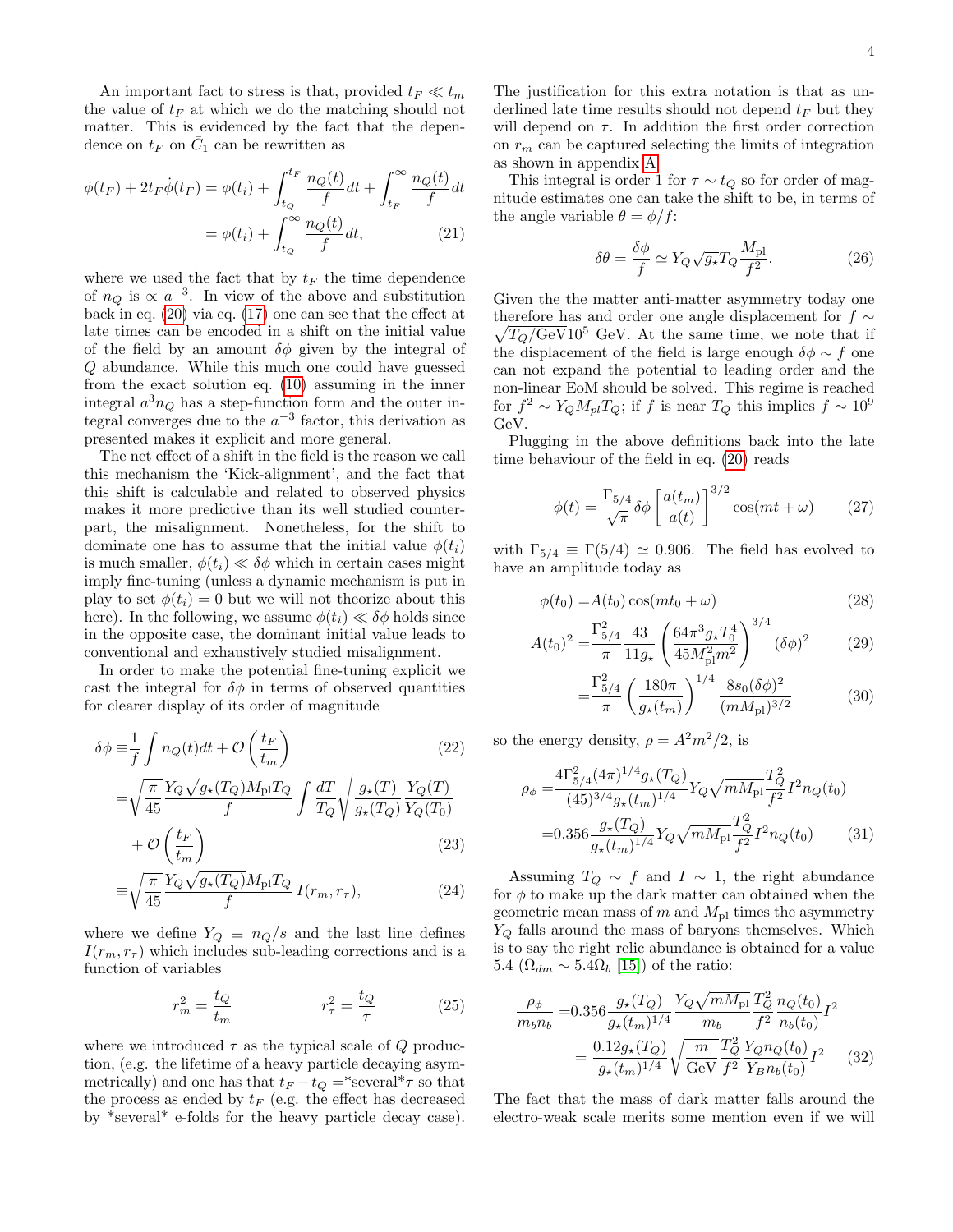not speculate on why this could be the case here. What does follow unambiguously from the expression above is that there is a lower limit on the mass  $m$  if this is to be the dark matter, which we take here to be given by the theory constraint  $T_Q < f$  (i.e. spontaneous symmetry breaking to occur before Q generation).

The 'Kick-alignment' production of  $\phi$  is then analytically calculable within the approximations here considered yet it occurs in more general circumstances. This work however aims at showing the feasibility of the mechanism rather than exhausting its possibilities so let us proceed to an analysis with explicit realizations of B and L generation. This will give physical input on  $T_Q$  and I while providing useful nontrivial consistency conditions.

# B. Q-number generation mechanisms

Here we consider the possibilities of Q violation from a heavy particle decay or alternatively through Sphaleron transmission from another sector.

# $(I)Q$  generation in heavy particle decay

Let some heavy particle  $X$  decay out of equilibrium and in different proportion to particles and antiparticles. The departure of equilibrium sets  $t_Q$  and we parametrise the asymmetry generation as  $(N_X \sim e^{-\Gamma_X t})$  $Y_Q \propto (1 - e^{-\Gamma_X(t - t_Q)})$  with the identification  $\tau = \Gamma_X^{-1}$  in eq. [\(25\)](#page-3-1). The ratio of asymmetry reads then:

$$
\frac{Y_Q(t)}{Y_Q(t_0)} = \beta (1 - e^{-\Gamma_X(t - t_Q)})
$$
\n(33)

where  $\beta$  is an order one number and accounts for redistribution factors of Q symmetry from generation to present time typically given by Sphaleron processes (e.g. for  $Q = L$  and Leptogenesis  $\beta = 1/(1 - 12/37)$ . The integral I in terms of temperature thus reads (assuming RD,  $\dot{T} = -HT$ )

$$
I(r_{\tau}, r_m) = \beta \int \frac{dT}{T_Q} \left( 1 - e^{-r_{\tau}^2((T_Q/T)^2 - 1)} \right), \quad (34)
$$

where the time and temperature for the start of Q generation is determined by the particle  $X$  falling out of equilibrium,  $T_Q = M_X/x_f$  with  $x_f$  given by freeze-out. The integral I can be rewritten in terms of a Gaussian integral and the exact expression is given in appendix [B.](#page-8-1) One can estimate  $x_f$  as the temperature when the inverse decay process becomes inefficient compared to Hubble, that is

$$
\Gamma_X e^{-x_f} \simeq H(x_f) \qquad K \equiv \frac{\Gamma_X}{H(M_X)} \qquad (35)
$$

One has then an early departure from equilibrium  $x_f \sim 1$ occurs for weak coupling  $K \ll 1$  or a slightly later one  $x_f \sim \log(K)[16]$  $x_f \sim \log(K)[16]$  occurs for strong coupling  $K \gg 1$ . The strong coupling larger rate however makes Q number generation resemble a step-function whereas the slower

growth for  $K \ll 1$  results in a smaller value for the integral. This translates into the two asymptotic behaviors

$$
K \gg 1 \quad r_{\tau}^{2} \simeq \frac{K \log^{2}(K)}{2} \quad T_{Q} \simeq \frac{M_{X}}{\log(K)} \quad \frac{I}{\beta} \simeq 1
$$

$$
K \ll 1 \quad r_{\tau}^{2} \simeq \frac{K}{2} \qquad T_{Q} \simeq M_{X} \qquad \frac{I}{\beta} \simeq \sqrt{\pi}r_{\tau}
$$

where we took  $r_m \ll 1$ . Both limits  $K \gg 1$  and  $K \ll 1$ will be explored in the phenomenology in section [III.](#page-6-0)

# $(II)Q$  generation by Sphaleron transfer

It could be the case instead that e.g. a L violating decay produces an initial asymmetry while  $Q = B$ . It would only be when Sphaleron processes transfer the asymmetry to B number that  $\phi$  starts feeling a source. Following this example the evolution in  $Y_B$  reads [\[17\]](#page-9-12)

$$
\frac{d(Y_B)}{dt} = -\kappa \alpha_w^4 c_1 T \left( Y_B - c_2 Y_{B-L} \right) \tag{36}
$$

$$
c_1 = N_f^2 \frac{3}{4} \frac{22N_f + 13}{N_f(5N_f + 3)} \quad c_2 = \frac{8N_f + 4}{22N_f + 13} \tag{37}
$$

where we assume  $T > T_{EWPT}$  with the generations  $N_f = 3$  and the initial  $Y_{B-L}$  is taken as an input. The time scale for this transfer of asymmetry is given by the sphaleron rate and with the identification

$$
\tau^{-1} = \kappa c_1 \alpha_{\rm ew}^4 T_Q \tag{38}
$$

one has a  $Y_B$  dependence with temperature for the solution

$$
Y_B = c_2 Y_{B-L} \left( 1 - e^{-2r_\tau^2 (T_Q/T - 1)} \right) \tag{39}
$$

taking now  $T_Q$  as the temperature when the initial  $B - L$ asymmetry is generated. Hence our integral

<span id="page-4-1"></span>
$$
I = \int \frac{dT}{T_Q} (1 - e^{-2r_{\tau}^2((T_Q/T) - 1)}) \tag{40}
$$

<span id="page-4-0"></span>where the ratio  $r_\tau^2$  now relates to whether Sphalerons are in equilibrium or not by  $T_Q$ ; in particular the two limits for  $r_{\tau}$  return

$$
r_{\tau}^2 = \frac{\Gamma_{\rm sp}(T_Q)}{2H(T_Q)} \gg 1 \quad I = 1 \tag{41}
$$

$$
r_{\tau}^2 = \frac{\Gamma_{\rm sp}(T_Q)}{2H(T_Q)} \ll 1 \quad I = \left(\log\left(\frac{1}{2r_{\tau}^2}\right) - \gamma_E\right)2r_{\tau}^2 \quad (42)
$$

with  $\gamma_E$  the Euler-Mascheroni constant. The full solution without neglecting  $r_m$  is given in terms of the incomplete Gamma function in appendix [B.](#page-8-1)

The discussion of sec. [II E](#page-5-0) suggests that if Sphalerons can source the asymmetry, thermal production might overcome Kick-alignment and the subsequent phenomenological analysis focuses on case (I) for simplicity.

It is clear, nonetheless, that if one has a Goldstone boson for a Q symmetry there will be Q-violating-sourced production of the field. Whether this is a sufficiently strong generation mechanism is then a quantitative question.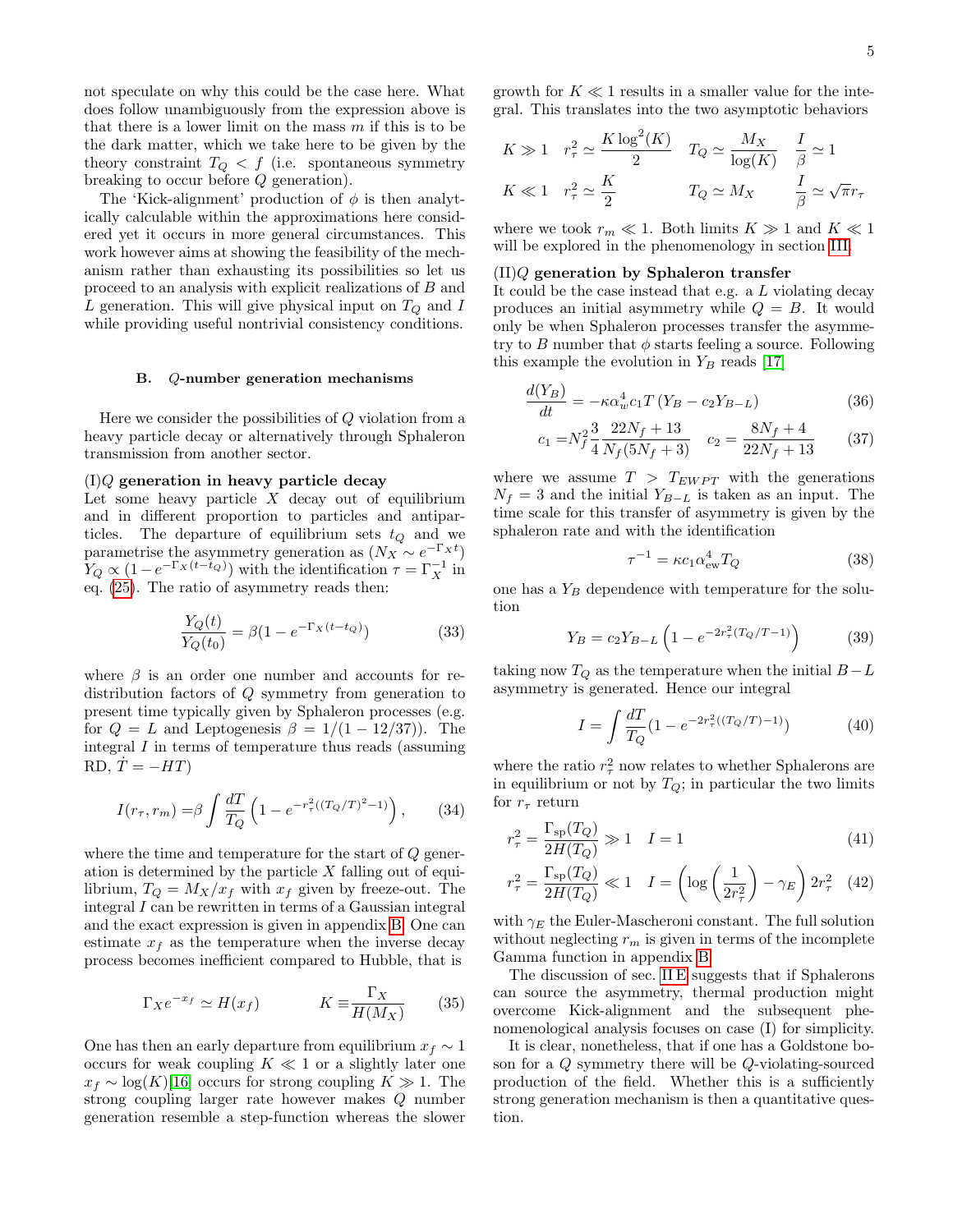# C. Back reaction on  $Y_Q$

A relevant point to address is the feedback into the asymmetry  $Y_Q$  of the field  $\phi$ . The effect of a nonvanishing time derivative of  $\phi$  creates a non-zero chemical potential for the fermions that make up  $J_Q$  as can be seen in Dirac's equation:

$$
\left[i\rlap{\,/}D - (m + \gamma^0 Q_\psi \dot{\phi}/f)\right]\psi = 0. \tag{43}
$$

This is the principle behind Spontaneous Baryogenesis [\[9,](#page-9-4) [10,](#page-9-5) [18\]](#page-9-13). Nevertheless this contribution by itself is not observable (as again the field rotation  $\psi \to e^{-iQ\phi/f} \psi$ from [\(6\)](#page-1-4) exemplifies), the other necessary physics for an effect is an explicit Q-violation. Through this Q-violating effect, the potential  $\mu_{\phi} = \phi/f$  will contribute to an particle anti-particle imbalance. For an estimate of the effect we compare this generated chemical potential with the potential that produced the asymmetry in the first place,

$$
\frac{\mu_0}{T} \simeq \frac{n_Q}{n_q} \qquad \qquad \frac{\mu_\phi}{T} \simeq \frac{\dot{\phi}}{f} \simeq \frac{n_Q}{f^2 T} \qquad (44)
$$

where we used  $n_Q = n_q - n_{\bar{q}}$  and so  $\mu_0 > \mu_\phi$  provided  $f > T$  and hence the back-reaction from the presence of  $\phi$  is negligible by default because this is the condition we imposed already so that the theory contains a Goldstone boson  $\phi$  by the time the Universe reaches temperature  $T_Q$  .

Nevertheless, we believe that the scenario in which the feedback from the fermions is in some sense in equilibrium with the effect we describe here could be of theoretical interest and leave this possibility for future study.

### D. Contrast with other production mechanisms

Below we compare the parametric dependence of various DM production mechanisms: freeze-out (FO), freezein (FI), the misalignment (MA) and the Kick-alignment (KA). Taking the yield Y as  $\rho/(mT^3)$  one has the estimates for each mechanism as

FO: 
$$
Y \propto \frac{1}{\langle \sigma v \rangle M_{\text{pl}} m}
$$
 FI:  $Y \propto \alpha^2 \frac{M_{\text{pl}}}{m}$   
MA:  $Y \propto \frac{\theta_0^2 f^2}{M_{\text{pl}} \sqrt{M_{\text{pl}} m}}$  KA:  $Y \propto Y_B^2 \frac{T_Q^2}{f^2} \sqrt{\frac{M_{\text{pl}}}{m}}$ 

The arrangement is meant to be meaningful: we have thermal production on the first row and athermal in the second while the second column has a yield proportional to the coupling, the first column's yield is inversely proportional to the coupling. In this sense it is clear that the Kick-alignment completes the square.

Notice that Freeze-in operates in situations where the initial population can be neglected, as opposed to the Freeze-out, and hence can works with small couplings. The same way the Kick-alignment works best when the

initial field value is small, exactly opposite to the case of misalignment. In that sense the Kick-alignment is to misalignment as Freeze-in is to Freeze-out.

#### <span id="page-5-0"></span>E. Thermal production

The coupling of  $\phi$  can be reshuffled to baryon or lepton violating interactions via a  $\phi$ -dependent symmetry transformation, as shown in eqs. [\(6,](#page-1-4)[7\)](#page-1-5). Since the SM has no relevant B or L violating operators, the Q-violating interactions have to be non-renormalizable at energies around the Standard Model. These type of interactions induce thermal production dominated by the UV scale. This introduces model dependence yet it also means that the field is easy to produce at early times whereas at low energies its couplings are very suppressed.

There is one such production channel with  $B + L$  violation in the SM in Sphaleron processes so let us being by estimating this.



<span id="page-5-1"></span>FIG. 2.  $\phi$  coupling for thermal production via Sphalerons, dimension 5  $(\not\!\! E)$  and 6  $(\not\!\! B)$  operators.

The temperature dependence of the rate for Sphaleron distinguishes two regimes. After EWSB the rate is dominated by an exponential of minus the Sphaleron energy over the temperature whereas at higher temperatures the tunneling suppression is lifted and the rate per unit volume scales with

$$
\frac{\Gamma_{\rm sp}}{V} \sim \kappa (\alpha_w T)^4 \qquad T \gg T_{EWPT} \qquad (45)
$$

if we rotate the fermions as in eq. [\(6,](#page-1-4)[7\)](#page-1-5) to cancel the coupling  $\partial_{\mu}\phi J^{\mu}$  the field will appear instead on the 't Hooft vertex as a phase factor, which when expanded, yields a linear coupling of  $\phi/f$  as sketched in fig. [2.](#page-5-1) Assuming then the reheat temperature is greater than a few TeV,  $f \gg T$  we expect the thermal production to be dominated by the Sphaleron processes so

$$
a^3 \frac{da^3 n_\phi}{dt} \simeq \kappa (\alpha_w T)^4 \left(\frac{T}{4\pi f}\right)^2 \tag{46}
$$

assuming the field was initially out of equilibrium and that it never reaches it, we are in the regime of UV freezein (otherwise we have to include the inverse processes as well). In terms of temperature this thermal production reads  $(Y_{\phi} = n_{\phi}/T^3)$ :

$$
\frac{dY_{\phi}}{dT} \simeq -\sqrt{\frac{45}{4\pi^3 g_\star}} \frac{\kappa \alpha_w^4 M_{\rm pl}}{(4\pi f)^2} \tag{47}
$$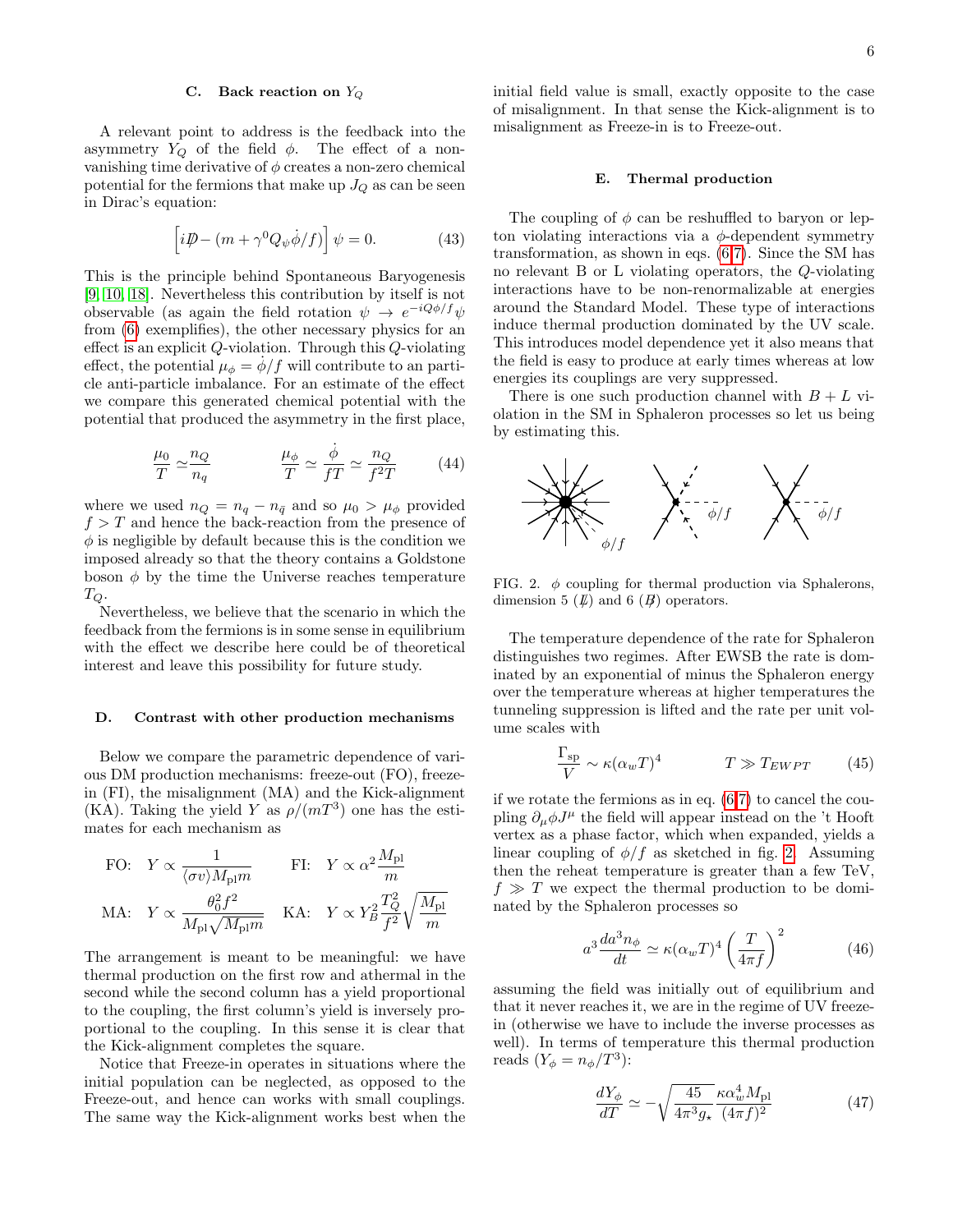which confirms the yield is dominated by the UV (high T). This thermal contribution to energy density is then:

$$
\rho_{\phi} \simeq m_{\phi} \frac{43}{11g_{\star}} \sqrt{\frac{45}{4\pi^3 g_{\star}}} T_0^3 \frac{\kappa \alpha_w^4 M_{\rm pl} T_{rh}}{(4\pi f)^2} \tag{48}
$$

Comparison with Kick-alignment production shows how the different scaling with  $m$  implies that for heavy  $m$  this thermal mechanism dominates. This poses a strong constraint on successful Kick-alignment. This can be avoided taking our symmetry as  $Q = B - L$  or any other combination to be preserved in the SM.

Other thermal channels of  $\phi$  production will equally be dominated by high temperature but the specifics follow the mechanism by which the baryon asymmetry of the Universe was generated. To estimate this production let us consider the leading operators violating L and B are:

$$
C_5 \mathcal{O}_5 + C_6 \mathcal{O}_6 = \frac{y_N^2}{2M_N} (\ell H)^2 + \frac{y_X^2}{M_X^2} qqq\ell.
$$
 (49)

These will produce the vertices for  $\phi$  interaction as shown in fig [2.](#page-5-1) This simplistic picture still allows for nontrivial constraints on Kick-alignment production once the couplings and masses in these operators are identified with the Q generation mechanism.

The thermal production of  $\phi$  from these nonrenormalizable operators reads c.f. [\[19\]](#page-9-14);

$$
\frac{dY_{\phi}}{dT} = -\sqrt{\frac{45}{4\pi^3 g_\star}} \frac{M_{pl}}{16\pi^5 (4\pi f)^2} \left(C_d T^{d-4}\right)^2 \tag{50}
$$

In particular with the definition of the operators above

$$
Y_{\phi} \simeq \sqrt{\frac{45}{4\pi^3 g_\star}} \frac{y_N^4 M_{\rm pl} M_N}{3 \times 64\pi^5 (4\pi f)^2} \sin^2 \alpha \tag{51}
$$

$$
Y_{\phi} \simeq \sqrt{\frac{45}{4\pi^3 g_\star}} \frac{y_X^4 M_{\rm pl} M_X}{5 \times 16\pi^5 (4\pi f)^2} \sin^2(\alpha - \pi/4) \qquad (52)
$$

were  $v = 174$  GeV. If one assumes  $\mathcal{O}_5$  is also the sole contribution to light neutrino masses the relation  $m_{\nu}$  =  $y_N^2 v^2 / M_N$  holds and can be used to further constrain the parameter space.

# <span id="page-6-0"></span>III. REALIZATION

In order to evaluate the feasibility of the Kickalignment production mechanism proposed in the previous section we will explore particular cases of leptogenesis and baryogenesis. In particular we will consider the two scenarios with two different Q symmetries

A. GUT-like Baryogenesis B. Leptogenesis  

$$
Q = B - L \qquad Q = B - 3L_e
$$

both of which are exactly preserved in the Standard Model in in particular there will be no Sphaleron thermal contribution.

It should be remarked, nonetheless, that the matter asymmetry production mechanisms are taken as general archetypes rather than specific models. They serve as reference points and inspiration for more detailed future studies.

## A. GUT-like Baryogenesis

In this case the baryon violating operator is the standard  $\mathcal{O}_6 = qqq\ell$ , where we take the strength of the operator to be  $y_X^2 \sim M_X/M_{\rm pl}$  which implies small  $K = \Gamma_X/H_X \sim 1/4\pi\sqrt{g_*}$ . The bound on baryon number violation processes from proton decay  $y_X^2/M_X^2 \leq$  $1/(10^{16} \text{GeV})^2$  can be combined combined to give  $M_X \geq$  $10^{13}$  GeV. This very stringent bound from proton decay implies both that the lifetime of  $\phi$  is well beyond the age of the universe and the thermal production through the operator  $\mathcal{O}_6$  is suppressed up to high masses m.

As a result, the allowed range of parameters for which  $\phi$  is produced through Kick-alignment is large and easily exceeds the thermal generation. The main constraints are: a) upper bound on  $f$  from non-perturbative gravitational contributions to the mass  $m$ , b) the combination of  $y_X^2 \sim M_X/M_{\text{pl}}$ , c) proton lifetime bound for a lower bound on  $f$ , and d) the overtaking of thermal contributions for large m.

For f close to the Planck scale the gravitational nonperturbative contributions to the mass of  $\phi$  as taken from [\[20\]](#page-9-15) are sizable and imply a  $f - m$  correlation as show by the yellow line on fig [3.](#page-7-0) This is to be taken as a conservative upper limit in the absence of a radial mode, its inclusion generically makes the bound stronger. Alternatively, a point lying on this line can be taken as a dark matter candidate whose mass is purely gravitational. It is however important to emphasize that this is a 'theory bound' as opposed to an experimental bound.

The lower bound on  $f$  follows from fitting requiring correct relic abundance (a sum of Kick-alignment and thermal production) together with proton lifetime constraints. Where the Kick-alignment dominates over thermal production the relation  $T_Q \propto M_X$  implies that for a given mass m, f cannot be lower than  $\sim T_Q \sqrt{m/\text{GeV}} \simeq$  $M_X\sqrt{m/\text{GeV}}$  or the abundance of  $\phi$  would be larger than observed. This bound is shown by the blue-shaded region in fig [3.](#page-7-0) In the red region thermal production overcomes Kick-alignment production. Finally, the low mass limit comes from requiring a good EFT expansion  $f > T_Q$ . Lines of constant field shift and heavy particle mass  $M_X$  are displayed in red and blue respectively and extend to the left as far as  $\pi f/2 > T_Q$ . Note, that this internal consistency condition is, as parametrised in our plot, somewhat sensitive to the exact choice of the boundary because  $\rho_{\phi} = \text{const} \propto m^{1/2} f^{-2}$ , and so requiring  $\pi f > T_Q$  instead, changes the 'allowed' mass range by a factor of 16. However, this is to be expected, because at this point additional degrees of freedom are relevant and the calculation is unreliable without a full model.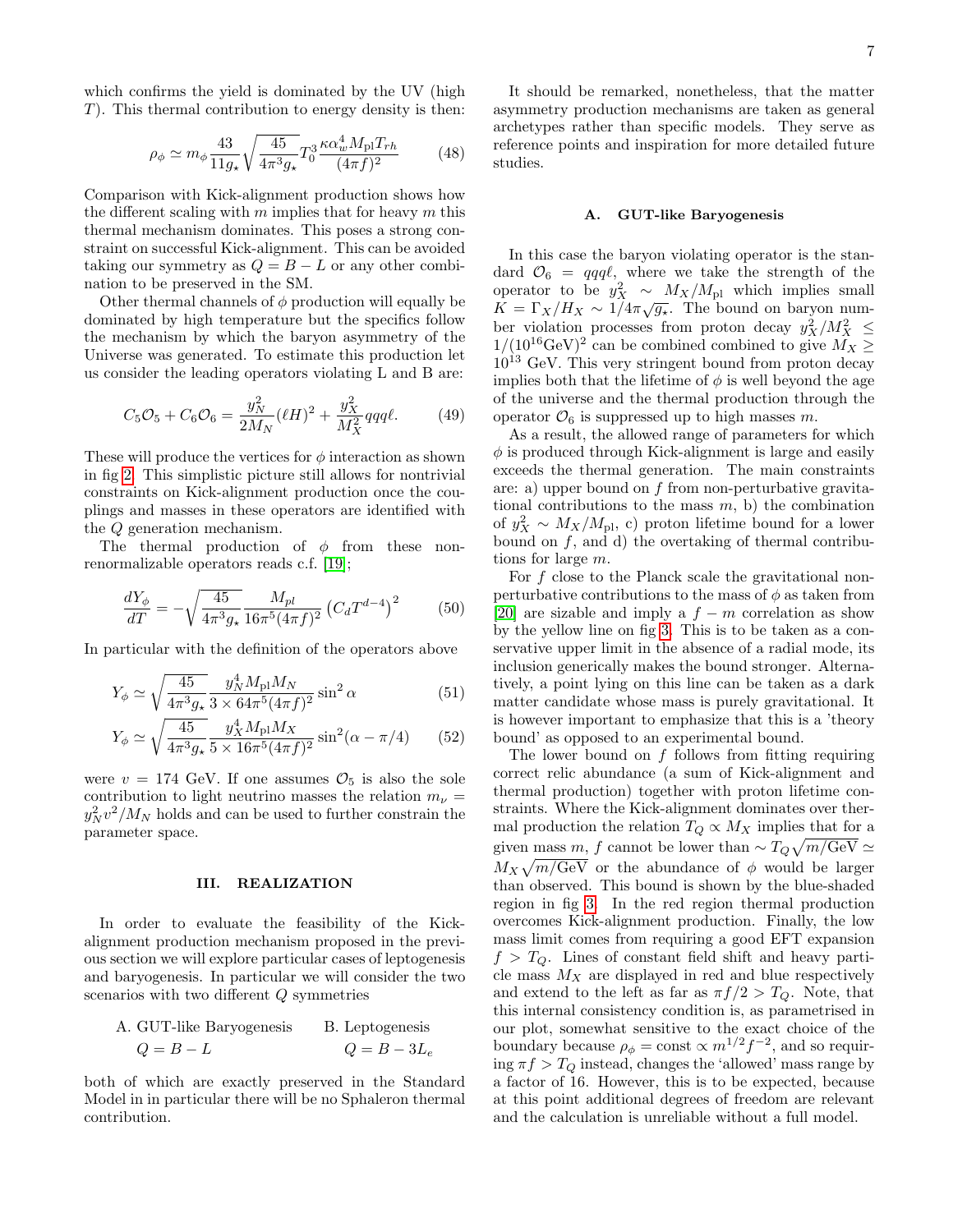

<span id="page-7-0"></span>FIG. 3. GUT-like asymmetry generation with  $y_X^2 \sim M_X/M_{\rm pl}$ and  $Q = B - L$ . See text and labels for details.

### B. Leptogenesis

For Leptogenesis the field  $\phi$  resembles the Majoron as DM [\[21–](#page-9-16)[23\]](#page-9-17), albeit with a different production mechanism given that typically conventional freeze-in is considered [\[24\]](#page-9-18).

We assume that the heavy neutrinos that give rise to the asymmetry also produce the active neutrino masses for a more constrained scenario. The coupling of the field  $\phi$  through the lepton-number violation operator  $\mathcal{O}_5$ is then given by neutrino masses and the effective scale is now much lower than for Baryon number violation through  $\mathcal{O}_6$ . This implies stronger constraints from thermal production and from the cosmic scale stability of  $\phi$ . One finds conversely that now  $K \sim y_N^2 M_{\rm pl}/M_N \sim$  $M_{\rm pl}m_{\nu}/v^2 \gg 1$  which yields an  $I \approx 1$ .

The lifetime and thermal production of  $\phi$  are related to neutrino masses by the effective neutrino mass  $m_{\nu}^{\text{eff}}$  that the lepton part of our symmetry aligns with. This is  $(m_{\nu}^{\text{eff}})^2 = \sum m_{\nu_i}^2$  for flavour blind lepton number. This possibility seems in tension with the constraints so instead we select the symmetry  $3L_e$  which via a mild suppression in  $m_{\nu}^{\text{eff}}$  allows successful Kick-alignment production. However, there is not much room for evading constraints, since in the decoupling limit the Kick-alignment production vanishes. This in turn, leads to testable consequences and provides a well defined ballpark for f and m. For the present symmetry in the lepton sector  $B - 3L_e$ , one has

$$
\left(m_{\nu}^{\text{eff}}\right)^{2} = \frac{1}{2} \left|3U_{ei}^{2}m_{i}\right|^{2} + \frac{1}{2} \sum_{\beta} \left|3U_{ei}U_{\beta i}m_{\nu_{i}}\right|^{2} \qquad (53)
$$

We adopt normal hierarchy and a massless first gener-

ation neutrino. This implies the contribution from the heaviest neutrino  $m_{\nu_3} \sim \Delta m_{\text{atm}}$  suppressed by  $\theta_{13}$ . This suppression can be further aided by a selection of the Majorana phase  $\alpha$  in

$$
m_{\nu} = \text{Diag}(0, m_{\nu_2}e^{i\alpha}, m_{\nu_3})
$$
 (54)

of  $\alpha = -0.6$ . However, this does not lead to significant fine-tuning. All in all, this means  $m_{\nu}^{\text{eff}} \simeq 0.017 \text{ eV}$  taking central values for neutrino mass parameters from [\[25\]](#page-9-19). For reference this gives a prediction for neutrino-less beta decay  $m_{\beta\beta} = 3$  meV.

The lifetime relative to the age of the universe in terms of this effective mass

$$
\frac{\tau_U}{\tau_{\phi}} = 0.33 \frac{(m_{\nu}^{\text{eff}})^2}{\Delta m_{\text{atm}}^2} \left(\frac{10^{10} \text{GeV}}{f}\right)^2 \frac{m}{\text{GeV}}.
$$
 (55)

This ratio has to be smaller than one by at least some five orders of magnitude [\[26\]](#page-9-20) which imposes a lower bound on f shown as the blue-shaded region in fig. [4.](#page-8-3) In addition for Kick-alignment production to dominate over thermal production there is an upper bound on  $f$ , similarly to the GUT baryogenesis scenario. This follows, from the Kick-alignment relic abundance scaling with heavy mass as  $(M_N/f)^2 \sqrt{m/\text{GeV}}$  whereas the thermal contribution substituting  $y_N^2 \sim M_N m_\nu^{\text{eff}}$  scales then with  $M_N^3$ . For fixed m larger  $f$ , the model requires larger  $M_N$  and thermal production overtakes Kick-alignment in the redshaded area of fig. [4.](#page-8-3) In addition the already mentioned consistency condition  $f > T_Q$  sets a lower bound on the mass m if  $\phi$  is to be the dark matter. Lines for constant shift and mass  $M_N$  are shown in red and blue and extend to low masses up to  $\pi f/2 > T_Q$ . These constraints are shown to narrow down the allowed parameter space in fig [4](#page-8-3) to a region around  $m \sim 100 \text{ MeV}, f \sim 3 \times 10^{11} \text{ GeV}.$ 

Finally, some notes on the detection of such candidate. A distinctive signal would be present in  $B$  or  $L$  violating interactions and decays. The strong bounds on lifetime nevertheless make these events rare and hard to capture in say Hyper-Kamiokande where we can estimate that in the next 30 years the probability to see one such decay to be at the level of  $10^{-3}$ .

The rarity of such processes can be understood because the bounds on lifetime of  $\phi$  come from processes in which  $\phi$  decays into neutrinos, anywhere in the, which are subsequently detected on Earth. On the other hand, in order to obtain the smoking gun signal, we need to observe an event in which  $\phi$  decays in the detector itself – a measurement that suffers from ratio of volume of the detector to the volume of the local dark matter density.

On the other hand, the resemblance of a Majoron means that phenomenological searches for this particle would apply to our candidate as well see e.g. [\[27\]](#page-9-21). We leave the exploration of other possibilities for its detection like studying the effects on matter of a  $\phi$  background to future study.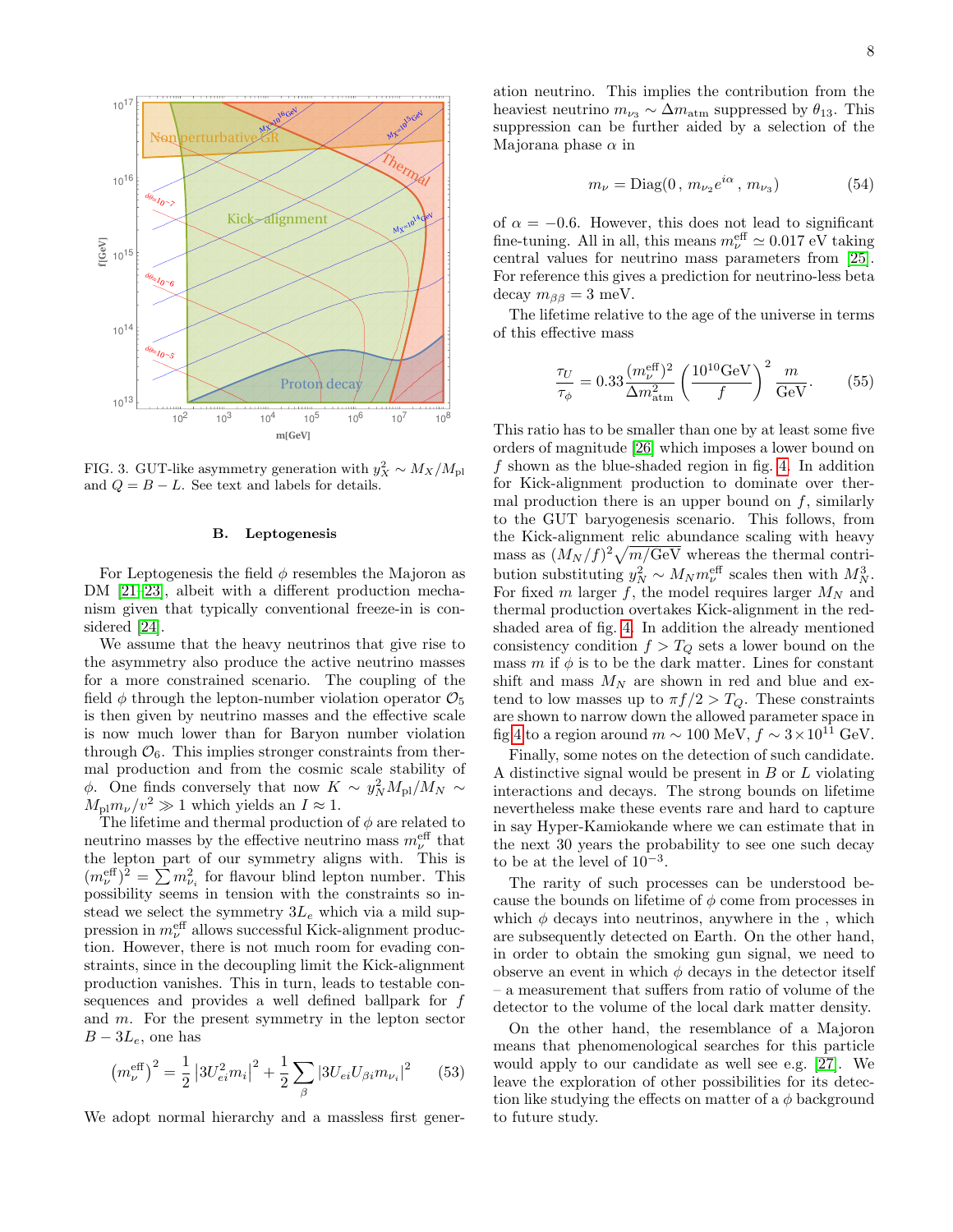

<span id="page-8-3"></span>FIG. 4. Leptogenesis scenario with large  $K \sim M_{\text{pl}} m_{\nu}/v^2$  and  $Q = B - 3L_e$ , see text for details.

### <span id="page-8-2"></span>IV. CONCLUSIONS

This work laid out the possibility of primordial plasma kicking the Goldstone boson of a SM-preserved global symmetry as a mechanism to produce dark matter density.

We have shown that the generation of the matterantimatter asymmetry acts as a source in the evolution of the Goldstone field. This contribution produces a displacement in the field at early times which sets the amplitude for oscillations when the zero mode enters the horizon and behaves like cold matter. The mechanism can then be described as dynamically setting the initial conditions for misalignment dark-matter production which nonetheless yields a qualitatively different prediction for relic abundance similar to how freeze-in differs from freeze-out.

This production mechanism was studied in conjunction with different baryo/leptogenesis models and we find it is a feasible possibility for dark matter production. In particular, combination with Leptogenesis seems to offer viable parameter space for dark matter production with mass 10 MeV – 1 GeV and decay constant  $f$  in the range of  $10^{10} - 10^{12}$  GeV.

#### ACKNOWLEDGMENTS

JS is very grateful for the support from the COFUND Fellowship and for the support from the research grant TAsP (Theoretical Astroparticle Physics) funded by Istituto Nazionale di Fisica Nucleare (INFN).

### <span id="page-8-0"></span>Appendix A: Matching after the kick

After Q-number generation the source term has been turned off and a homogeneous solution describes the evolution. One can then take  $\phi(t_F > t_Q + \tau)$ 

$$
\phi(t_F) = \bar{C}_1 \frac{J_{1/4}(mt_F)}{(mt_F)^{1/4}} + \bar{C}_2 \frac{Y_{1/4}(mt_F)}{(mt_F)^{1/4}} \tag{A1}
$$

and match with initial condition equation [\(10\)](#page-1-2) and it's derivative evaluated at  $t_F$ , assuming  $m t_F \ll 1$  this returns

$$
\bar{C}_1 = 2^{1/4} \Gamma_{5/4} \left( \phi(t_F) \right) \tag{A2}
$$

<span id="page-8-4"></span>
$$
+\,2t_F\dot{\phi}(t_F)\left(1+\frac{\Gamma_{-1/4}\sqrt{mt_F}}{2\Gamma_{1/4}}\right)\Bigg)+\mathcal{O}(mt_F)
$$

$$
\bar{C}_2 = \frac{2\pi (mt_F)^{1/2}}{2^{1/4}\Gamma(1/4)} t_F \dot{\phi}(t_F) + \mathcal{O}(mt_j)
$$
\n(A3)

Where  $\phi$  and  $t_F \dot{\phi}$  are comparable. The late time behaviour reads instead  $t \gg m^{-1}$ :

$$
\phi(t) \simeq \sqrt{\bar{C}_1^2 + \bar{C}_2^2} \sqrt{\frac{2}{\pi (mt)^3}} \cos(mt + \omega)
$$
 (A4)

so given the hierarchy  $\bar{C}_1 \gg \bar{C}_2$  and in terms of  $t_m$  one obtains relation in eq. [\(27\)](#page-3-0). In particular the 0th and first correction  $\mathcal{O}(\sqrt{mt_F})$  come from  $\bar{C}_1$  (from the cross term in the square as opposed to  $C_2^2$  which starts at order  $mt_j$ ) which can be written to first order in a  $t_F$  independentform as

$$
\int_{t_Q}^{t_m^*} \frac{n_Q}{f} dt' = \int_{t_Q}^{t_F} \frac{n_Q(t)}{f} dt' + \frac{n_Q(t_F)}{f} \int_{t_F}^{t_m^*} \left(\frac{t_F}{t}\right)^{3/2} dt'
$$

$$
= \phi(t_F) + 2t_F \dot{\phi}(t_F) \left(1 - \frac{\sqrt{t_F}}{\sqrt{t_m^*}}\right) \tag{A5}
$$

so direct comparison with eq. [\(A2\)](#page-8-4) and the fact that  $\Gamma_{-1/4}/\Gamma_{1/4} \simeq -1.35 < 0$  allow to write  $\bar{C}_1$  in a  $t_j$  independent form

$$
\bar{C}_1 = 2^{1/4} \Gamma_{5/4} \int_{t_Q}^{t_m^*} \frac{n_{\Delta Q}(t)}{f} dt + \mathcal{O}(m t_j)
$$
 (A6)

$$
t_m^* = \left(\frac{\Gamma_{1/4}}{\Gamma_{-1/4}}\right)^2 \frac{4}{m} \simeq \frac{2.188}{m} \simeq 1.1 r_m^{-2} t_Q \tag{A7}
$$

which is the field displacement as in eq. [\(22\)](#page-3-2) for late enough  $t$  or rewritten in terms of temperature in eq.  $(23)$ .

### <span id="page-8-5"></span><span id="page-8-1"></span>Appendix B: Integrals

The integral of Q-number abundance can be cast into an integral over temperature and using the dimensionless